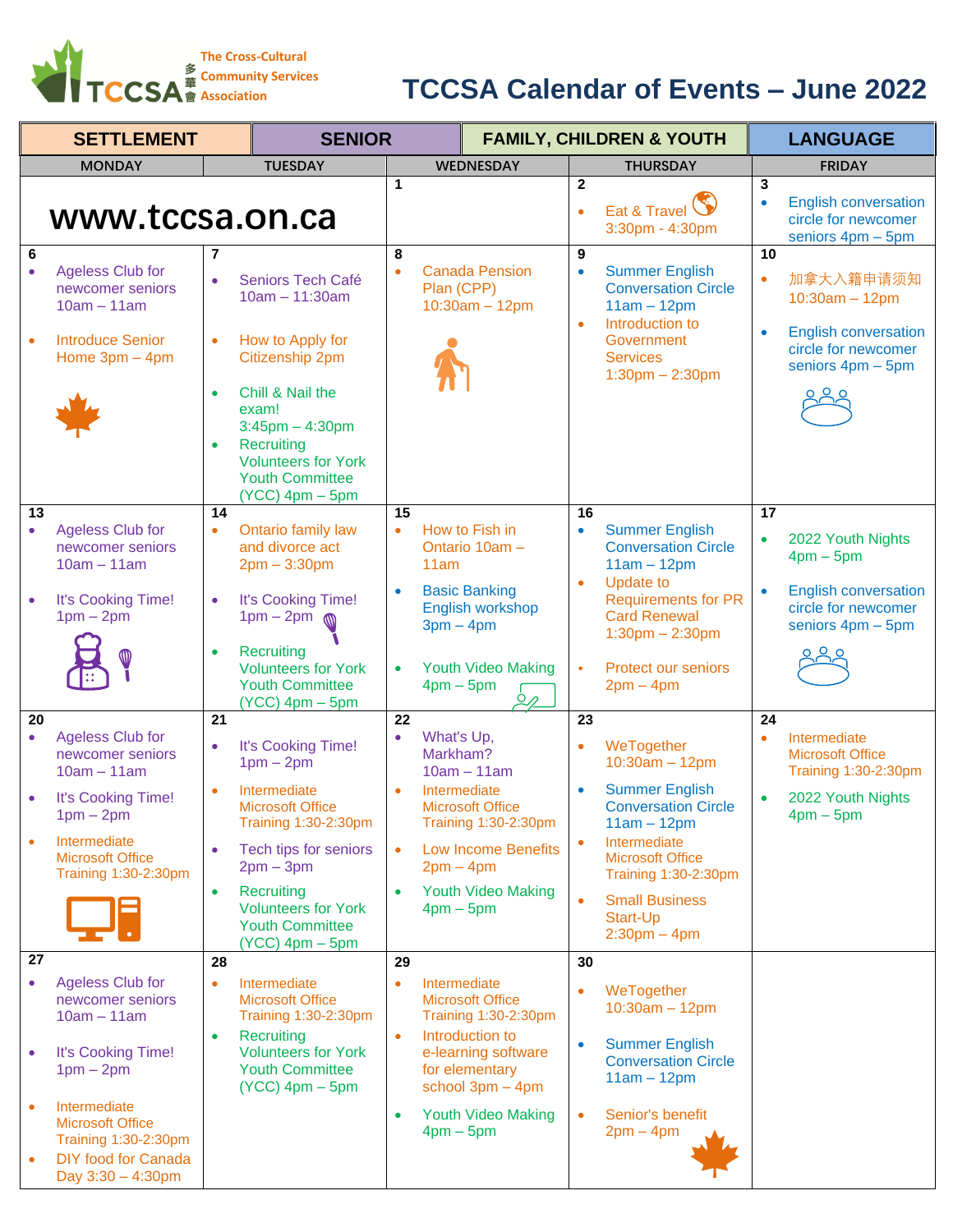

| <b>PROGRAM DESCRIPTIONS</b>               | <b>CONTACT</b>                                                                                     |                                                                                                                                                                                                                                                                                                                                                                                                                                           |                                                                                      |
|-------------------------------------------|----------------------------------------------------------------------------------------------------|-------------------------------------------------------------------------------------------------------------------------------------------------------------------------------------------------------------------------------------------------------------------------------------------------------------------------------------------------------------------------------------------------------------------------------------------|--------------------------------------------------------------------------------------|
| <b>SETTLEMENT</b>                         |                                                                                                    |                                                                                                                                                                                                                                                                                                                                                                                                                                           |                                                                                      |
| June 2<br>Thursday<br>3:30 - 4:30pm       | <b>Eat &amp; Travel</b><br>English<br>$\circ$                                                      | Explore the iconic food and snacks while learning<br>about the cultures worldwide by joining our group<br>games. Try a delicious mix of sweet and savoury<br>food in Toronto, it's like a mini trip of travelling around<br>the world! Newcomer youth & families are welcome to<br>join!                                                                                                                                                  | $(416)$ 977 - 4026<br><b>Yumee Ng</b><br>yng@tccsa.org                               |
| June 6<br>Monday<br>$3pm - 4pm$           | <b>Introduce Senior</b><br>Home<br>Mandarin<br>$\circ$                                             | <b>Type of Senior Living Options</b><br>How to apply for Senior Housing and Nursing<br>home<br><b>Community Health Care Support</b><br>$\bullet$<br><b>Other Senior Services</b><br>$\bullet$                                                                                                                                                                                                                                             | $(416)$ 502-9500<br><b>Michelle Lin</b><br>mlin@tccsa.org                            |
| June 7<br><b>Tuesday</b><br>2:00pm        | <b>How to Apply for</b><br><b>Citizenship</b><br><b>Mandarin</b><br>$\Omega$                       | <b>Eligibility of Citizenship Application</b><br>$\bullet$<br><b>Required documents</b><br>$\bullet$<br>How to fill out the application forms<br>$\bullet$<br>How to check application status<br>How to prepare for citizenship test                                                                                                                                                                                                      | $(905)$ 615 - 9500<br>Yoshie Ikebe<br>yikebe@tccsa.org                               |
| June 8<br>Wednesday<br>$10:30am - 12pm$   | <b>Canada Pension</b><br>Plan (CPP)<br>Cantonese<br>$\circ$                                        | How early retirement effects your CPP (Age 60-<br>$\bullet$<br>65)<br>How late retirement effects your CPP (Age 65-70)<br>$\bullet$<br>New contribution policy under CPP (Age 60-70)                                                                                                                                                                                                                                                      | $(905)$ 948 -1671<br><b>Sandy Liu</b><br>sliu@tccsa.org<br><b>WeChat: TCCSAISAP</b>  |
| June 9<br>Thursday<br>$10:30am - 11:30am$ | <b>Introduction to</b><br><b>Government</b><br><b>Services</b><br>Mandarin<br>$\Omega$             | Scope of services by the IRCC<br>$\bullet$<br>Applications commonly submitted by newcomers<br>to the IRCC and procedures applicants must<br>follow: PR card renewal, citizenship,<br>sponsorships<br>Where can you get correct application forms?<br>How can you keep effective contact with<br>processing centres regarding your application?                                                                                            | $(905)$ 615 - 9500<br><b>William Wang</b><br>wwang@tccsa.org<br>WeChat: tccsapc1     |
| June 10<br>Friday<br>$10:30$ am - 11:30am | What you should<br>know about<br><b>Canadian citizenship</b><br>application<br>Mandarin<br>$\circ$ | Eligibilities for Citizenship Application and<br>$\bullet$<br><b>Residence Calculation</b><br><b>Online Citizenship Application</b><br><b>Online Citizenship Test</b><br><b>Virtual Citizenship Ceremony</b>                                                                                                                                                                                                                              | (905) 948 - 1671<br>Sue Chan<br>schan@tccsa.org<br>WeChat: TCCSAISAP                 |
| June 14<br>Tuesday<br>$2pm - 3:30pm$      | <b>Ontario family law</b><br>and divorce act<br><b>Mandarin</b><br>$\circ$                         | Speaker: Jenny Quan (Chinese & Southeast Asian<br>Legal Clinic, CSALC)<br>Understanding of Ontario Family Law and<br>$\bullet$<br>Divorce Act<br>The legal definition of marriage, cohabitation,<br>$\bullet$<br>separation, and divorce<br>Separation agreement and divorce procedure in<br>the Family Court<br>Child support, custody, and access<br>Spousal support and equalization of family<br>property<br><b>Ontario Legal Aid</b> | $(416)$ 502 - 9500<br><b>Cindy Meng</b><br>cmeng@tccsa.org<br><b>WeChat: TCCSASC</b> |
| June 15<br>Wednesday<br>$10am - 11am$     | <b>How to Fish in</b><br><b>Ontario</b><br><b>Mandarin</b><br>$\circ$                              | <b>In-person or Online Zoom Option:</b><br><b>TCCSA York Centre</b><br>3636 Steeles Ave. East, Unit 213A<br>Learn how to buy a fishing license<br>Learn where to fish across the province<br>$\bullet$<br>Learn which fish species are in season<br>$\bullet$<br>Chinese interpretation available                                                                                                                                         | $(905)$ 948 -1671<br>Rizette Catarroja<br>rcatarroja@tccsa.org                       |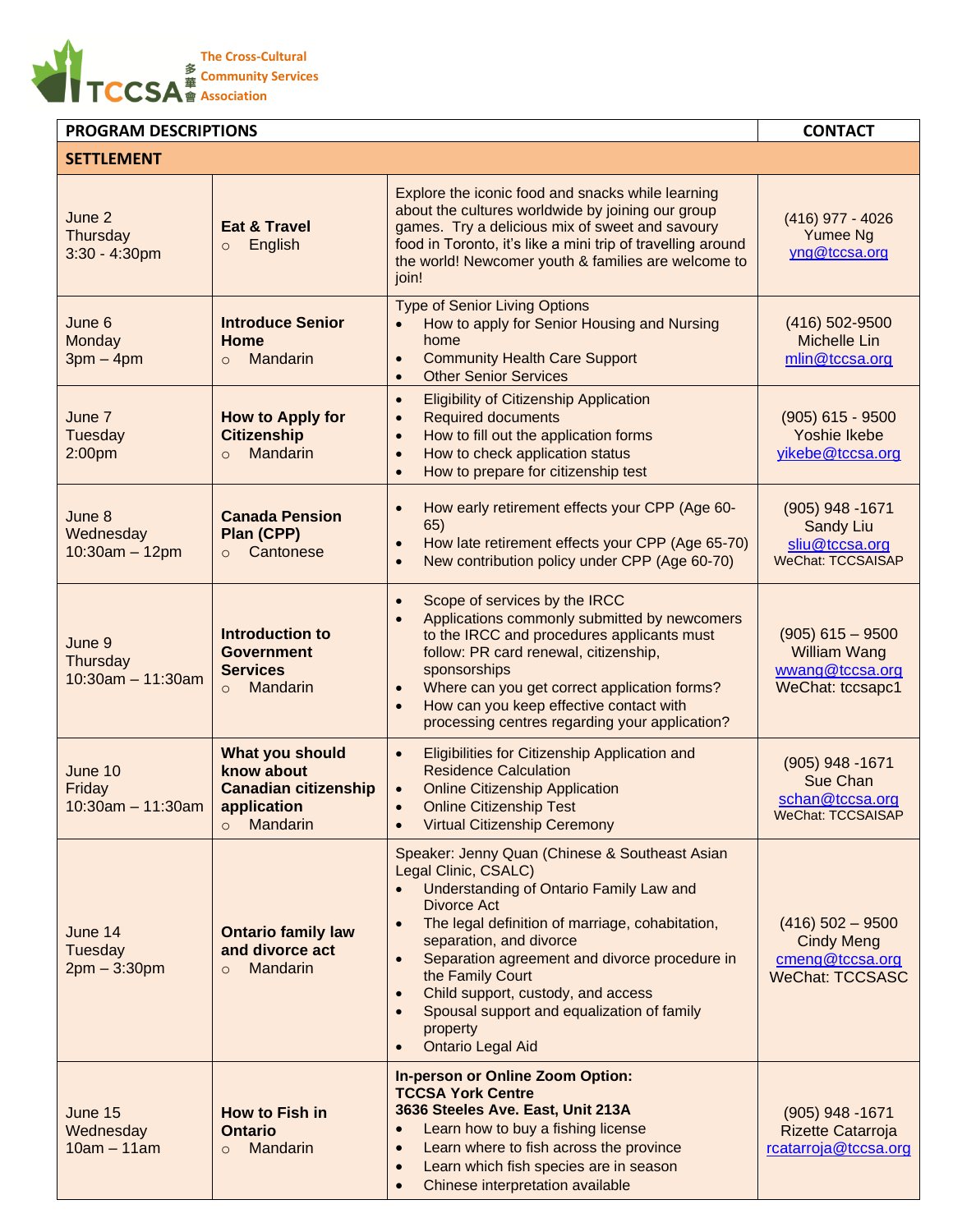

| <b>SETTLEMENT</b>                                               |                                                                                                  |                                                                                                                                                                                                                                                                                                                                                                                                                                                                          |                                                                                      |
|-----------------------------------------------------------------|--------------------------------------------------------------------------------------------------|--------------------------------------------------------------------------------------------------------------------------------------------------------------------------------------------------------------------------------------------------------------------------------------------------------------------------------------------------------------------------------------------------------------------------------------------------------------------------|--------------------------------------------------------------------------------------|
| June 16<br>Thursday<br>$1:30$ pm $- 2:30$ pm                    | <b>Update to</b><br><b>Requirements for</b><br><b>PR Card Renewal</b><br>Mandarin<br>$\circ$     | Application for PR card renewal and Canadian<br>$\bullet$<br>citizenship: Review of complete application steps;<br>How to check processing status of your application;<br>Conditions and methods for urgent processing<br>requests<br>Relationship between Permanent Resident Travel<br>$\bullet$<br>Document and PR card<br>The impact of COVID-19 on citizenship applications<br>$\bullet$                                                                             | $(905)$ 615 - 9500<br><b>William Wang</b><br>wwang@tccsa.org<br>WeChat: tccsapc1     |
| June 16<br>Thursday<br>$2pm - 4pm$                              | <b>Protect our seniors</b><br><b>Mandarin</b><br>$\circ$                                         | Protect our seniors by finding how you can help to<br>prevent senior abuse.<br>Warning signs of abuse<br>$\bullet$<br>How to handle in positive way<br>$\bullet$<br>Senior's rights in the elder abuse<br>$\bullet$<br>Tips of protecting elderly<br>$\bullet$<br>Community resources and services<br>$\bullet$                                                                                                                                                          | (416) 977-4026<br><b>Baiyang Sun</b><br>bsun@tccsa.org<br><b>WeChat: TCCSASC</b>     |
| June 20 - 29<br>Monday to<br>Wednesday<br>$1:30$ pm $- 2:30$ pm | <b>Intermediate</b><br><b>Microsoft Office</b><br><b>Training</b><br>Mandarin<br>$\Omega$        | This program is designed to increase fundamental<br>computer skills with Microsoft Office to an intermediate<br>level. Participants will expand proficiency and skill level<br>on MS Office Suite after completing the program.                                                                                                                                                                                                                                          | $(905)$ 948 -1671<br>Sue Chan<br>schan@tccsa.org<br><b>WeChat: TCCSAISAP</b>         |
| June 22<br>Wednesday<br>$2pm - 4pm$                             | <b>Low Income</b><br><b>Benefits</b><br>Mandarin<br>$\circ$                                      | <b>Toronto Property Tax and Water Relief</b><br>$\bullet$<br><b>Toronto Welcome Policy</b><br>$\bullet$<br><b>Ontario Electricity Support Program</b><br>$\bullet$<br><b>Ontario Drug Benefit program</b><br>$\bullet$<br>Dental care for low-income seniors, children and<br>$\bullet$<br>youth                                                                                                                                                                         | $(416)$ 977 - 4026<br>Lisa Zhang<br>Lzhang@tccsa.org<br><b>WeChat: TCCSATC</b>       |
| June 23 to July 21<br><b>Thursdays</b><br>$10:30am - 12pm$      | WeTogether.                                                                                      | <b>Guest Speakers: ACCES Employment representatives</b><br>Are you facing challenges finding support for settlement,<br>employment and education? Are you experiencing<br>difficulties and stress when seeking help and support?<br>How to be successful in different types of interviews<br>$\bullet$<br><b>Virtual Job Searching Tips</b><br>$\bullet$<br>Workplace communication skills (Part 1)<br>$\bullet$<br>Workplace communication skills (Part 2)<br>$\bullet$ | $(905)$ 948-1671<br>ctsau@tccsa.org<br>Wechat: TCCSAISAP                             |
| June 23<br>Thursday<br>$2:30$ pm $-4$ pm                        | <b>Small Business</b><br><b>Start-Up</b><br>Mandarin<br>$\circ$                                  | Speaker: H. Howard Shen - FCPA, FCGA<br>Types of business structures and their Pros and<br>$\bullet$<br>Cons<br>Steps in registering a small business in Ontario<br>$\bullet$<br>Business license and tax accounting in Ontario<br>$\bullet$<br>Basic bookkeeping system, income, and expenses<br>$\bullet$<br>Small business income taxation and business<br>$\bullet$<br>expenses & deductions                                                                         | $(416)$ 502 - 9500<br><b>Cindy Meng</b><br>cmeng@tccsa.org<br><b>WeChat: TCCSASC</b> |
| June 27<br>Monday<br>$3:30$ pm $-4:30$ pm                       | <b>DIY food for</b><br><b>Canada Day</b><br>English / Chinese<br>$\circ$<br>translation          | Let's celebrate the coming Canada Day<br>in a delicious way!<br>Learn and cook together! Get a true taste of Canadian<br>food with our simple recipes. All Newcomers are<br>welcomed!                                                                                                                                                                                                                                                                                    | $(416)$ 977 - 4026<br>Yumee Ng<br>yng@tccsa.org                                      |
| June 29<br>Wednesday<br>$3pm - 4pm$                             | <b>Introduction to</b><br>e-learning software<br>for elementary<br>school<br>Mandarin<br>$\circ$ | Overview of Gmail and other software used by students                                                                                                                                                                                                                                                                                                                                                                                                                    | (416) 502-9500<br>Michelle Lin<br>mlin@tccsa.org                                     |
| June 30<br>Thursday<br>$2pm - 4pm$                              | <b>Senior's benefit</b><br>Mandarin<br>$\circ$                                                   | You can learn more about the Canadian's senior<br>benefits: Canada Pension (CPP); Old Age Security<br>(OAS), Guaranteed Income Supplement (GIS), Co-<br>Payment, Dental benefits                                                                                                                                                                                                                                                                                         | (416) 977-4026<br><b>Baiyang Sun</b><br>bsun@tccsa.org<br>WeChat: TCCSASC            |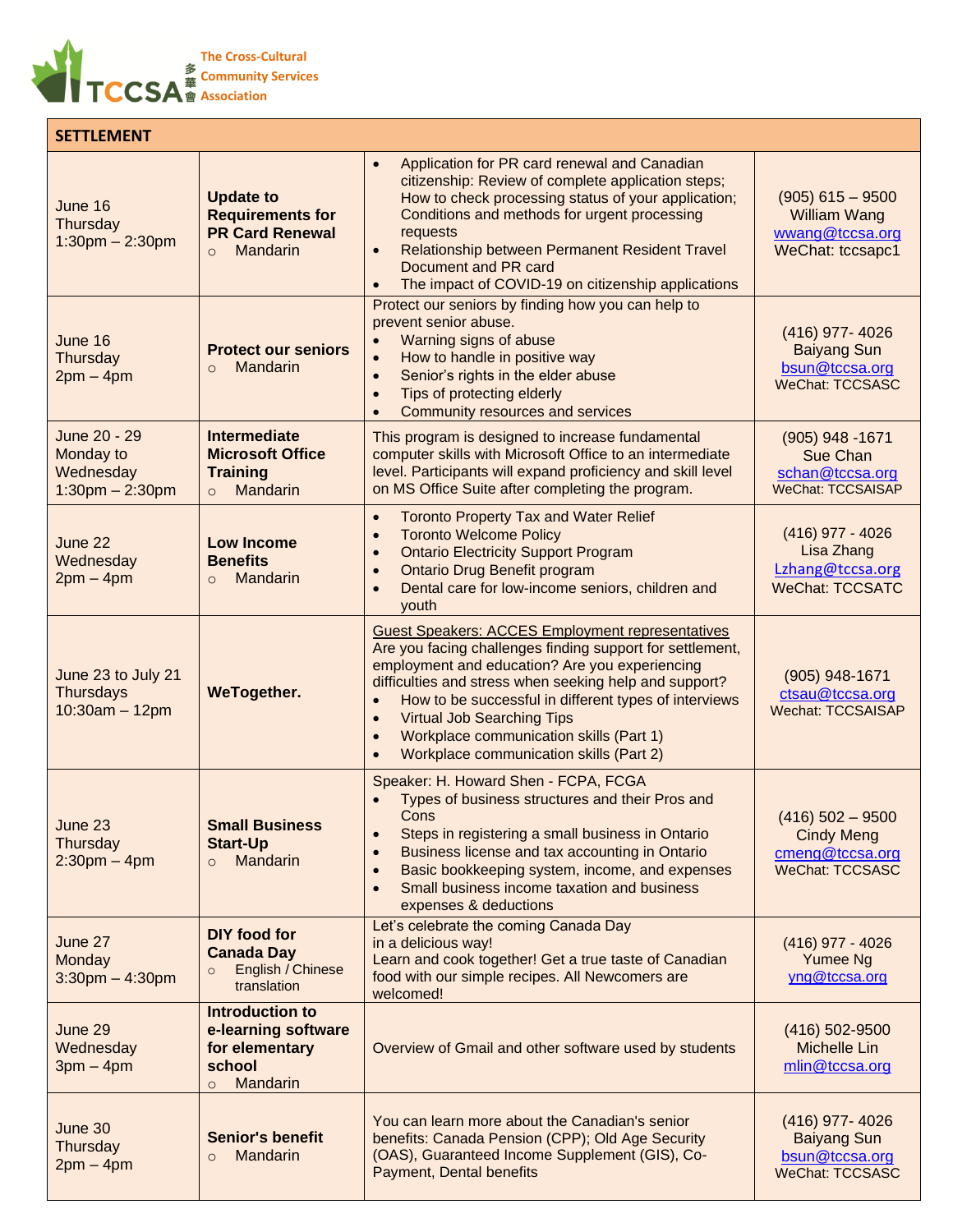

| <b>LANGUAGE</b>                                                                                                  |                                                                                         |                                                                                                                                                                                                                                                                                                                                                                     |                                                                                                     |
|------------------------------------------------------------------------------------------------------------------|-----------------------------------------------------------------------------------------|---------------------------------------------------------------------------------------------------------------------------------------------------------------------------------------------------------------------------------------------------------------------------------------------------------------------------------------------------------------------|-----------------------------------------------------------------------------------------------------|
| April 22 to June 17<br>Fridays<br>$4pm - 5pm$                                                                    | <b>English conversation</b><br>circle for newcomer<br>seniors<br>English<br>$\circ$     | Do you want to improve your English speaking skills?<br>Do you want to be more connected to the community?<br>Come and join our FUN English Conversation Circle<br>designed for newcomer seniors. Each week we will<br>discuss a variety of everyday topics including banking,<br>ordering food, sending a letter and parcel, holiday<br>greetings etc              | $(905)$ 948 -1671<br><b>Charlie Tsau</b><br>ctsau@tccsa.org<br>WeChat:<br><b>TCCSAISAP</b>          |
| June 9 -30<br>Thursdays<br>$11am - 12pm$                                                                         | <b>Summer English</b><br><b>Conversation Circle</b><br>English<br>$\circ$               | <b>For Newcomer seniors</b><br><b>Online Zoom or In-Person: TCCSA York Centre</b><br>3636 Steeles Ave. East, #213A<br>Learn about summertime in Canada<br>Improve your English skills<br>$\bullet$<br>Chinese translations available<br>$\bullet$                                                                                                                   | $(905)$ 948 -1671<br>Rizette Catarroja<br>rcatarroja@tccsa.org                                      |
| June 15<br>Wednesday<br>$3pm - 4pm$                                                                              | <b>Basic Banking English</b><br>workshop<br>English / Chinese<br>$\circ$<br>translation | New to Canada? Settle your new life by learning about<br>basic banking information and their English terms.<br>Learn English with us so you can feel comfortable<br>using your basic banking services.                                                                                                                                                              | $(416)$ 977 - 4026<br>Yumee Ng<br>yng@tccsa.org                                                     |
| <b>SENIOR</b>                                                                                                    |                                                                                         |                                                                                                                                                                                                                                                                                                                                                                     |                                                                                                     |
| April 4 to Feb 27,<br>2023<br>Mondays<br>$10am - 11am$                                                           | <b>Ageless Club for</b><br>newcomer seniors<br>Mandarin<br>$\circ$                      | Newcomer seniors<br>Happy Monday! Let's join our Newcomer Senior<br>Monday weekly program! Get active, be creative,<br>know the community and meet new friends!                                                                                                                                                                                                     | (416) 977-4026<br>(416) 502-9500                                                                    |
| Third Tuesday on<br>every month from<br>May to August 2022<br>and January to<br><b>March 2023</b><br>$2pm - 3pm$ | <b>Tech tips for seniors</b><br>Mandarin<br>$\circ$                                     | In-person event: TCCSA Peel Centre<br>UNIT 2, 720 Burnhamthorpe Road, W, Mississauga                                                                                                                                                                                                                                                                                | $(905)$ 615 - 9500<br>Yoshie Ikebe<br>yikebe@tccsa.org                                              |
| May 31 &<br>June 7<br>Tuesday<br>10am - 11:30am                                                                  | <b>Seniors Tech Café</b><br>Mandarin                                                    | <b>Online Zoom or In-Person: TCCSA York Centre</b><br>3636 Steeles Ave. East, #213A<br>Learn basic skills to setup your smartphone. Learn<br>how to use your smartphone to send and receive<br>emails and texts, stay organized with calendars and<br>alarms and learn how to download and use Free apps.                                                           | $(905)$ 948 -1671<br>Sisy Yao<br>syao@tccsa.org<br>WeChat:<br><b>TCCSAISAP,</b><br><b>TCCSASISY</b> |
| June 13, 14<br>June 20, 21<br>June 27<br>Monday, Tuesday<br>$1pm - 2pm$                                          | It's Cooking Time!<br>Mandarin<br>$\circ$                                               | <b>Online Zoom or In-Person: TCCSA York Centre</b><br>3636 Steeles Ave. East, #213A<br>Attention home chefs! Looking for new recipes? Tired<br>of cooking the same items for lunch and dinner?<br>Come and join us to learn some recipes from other<br>cultures.<br>Ingredients & Cooking supplies are supplied for in-<br>person services. (Lunch is not included) | (905) 948 - 1671<br>Alison Cheng<br>acheng@tccsa.org<br>Qicheng<br>gsun@tccsa.org                   |
| June 22<br>Wednesday<br>$10am - 11am$                                                                            | <b>What's Up, Markham</b><br>Mandarin<br>$\circ$                                        | For newcomer adults & seniors<br><b>Location: Milne Dam Conservation Park</b><br>8251 McCowan Rd, Markham, ON L3P 3J3<br>Join us for a morning stroll, practicing mindfulness and<br>reconnecting with nature.<br>Transportation is not included, meet up details will be<br>discussed post-registration.                                                           | $(905)$ 948 -1671<br>Alison Cheng<br>acheng@tccsa.org<br>Qicheng<br>gsun@tccsa.org                  |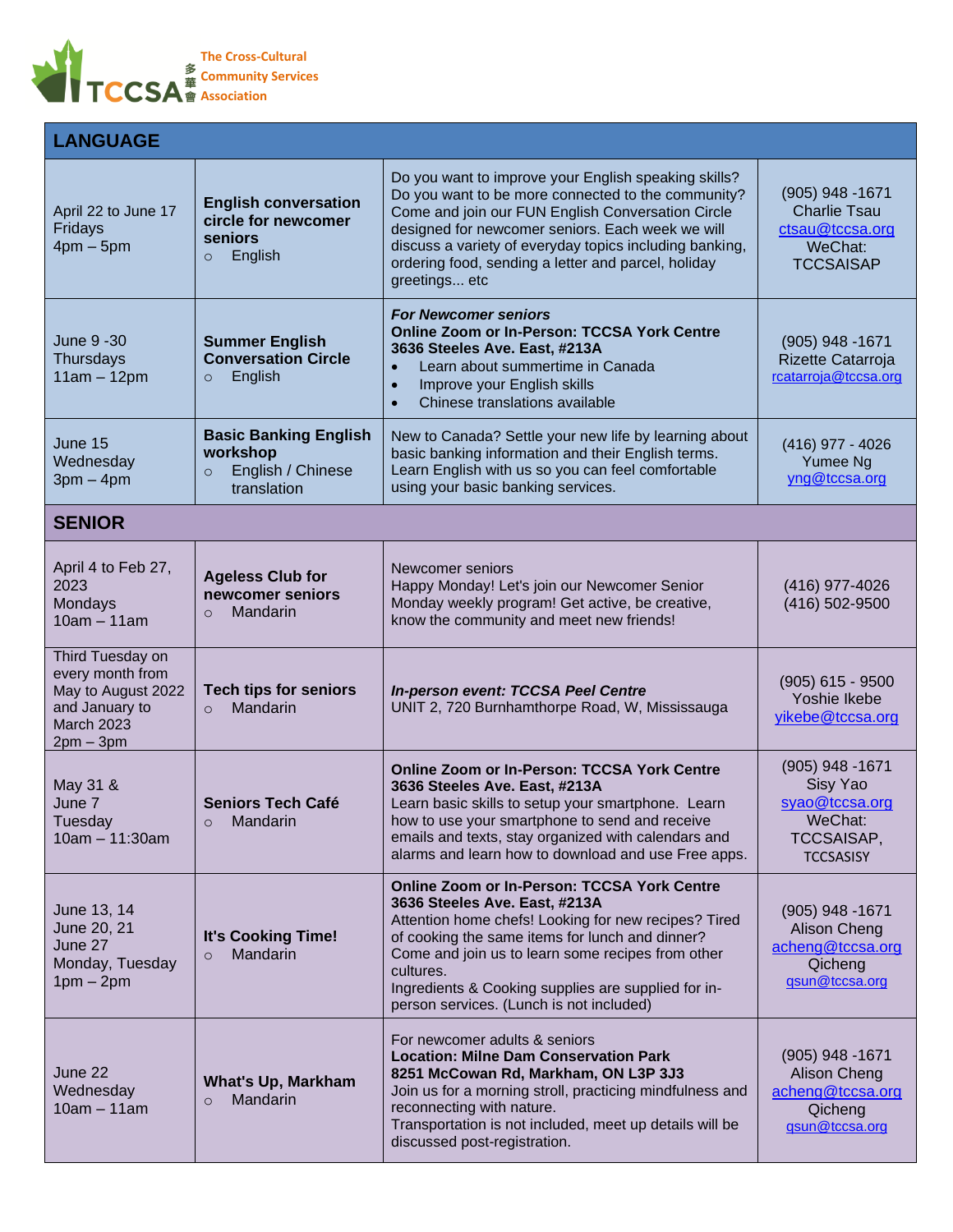

## **FAMILY, CHILDREN & YOUTH**

| June 7, 14, 21, 28<br><b>Tuesdays</b><br>$4pm - 5pm$       | <b>Recruiting Volunteers</b><br>for York Youth<br><b>Committee (YCC).</b><br>Mandarin<br>$\Omega$ | For Newcomer Youth (ages 14-19)<br><b>Online Zoom or In-Person: TCCSA York Centre</b><br>3636 Steeles Ave. East, #213A<br>It's time to develop leadership skills by taking part in a<br>committee that develops, executes, and facilitates<br>events and programs online. You will learn how to<br>build stronger communication skills with other youth in<br>the committee through relationship-building and<br>community connecting opportunities.<br>Volunteer Hours Maybe Earned Upon Completion of<br>the Program. | $(905)$ 948 -1671<br><b>Alison Cheng</b><br>acheng@tccsa.org |
|------------------------------------------------------------|---------------------------------------------------------------------------------------------------|-------------------------------------------------------------------------------------------------------------------------------------------------------------------------------------------------------------------------------------------------------------------------------------------------------------------------------------------------------------------------------------------------------------------------------------------------------------------------------------------------------------------------|--------------------------------------------------------------|
| June 7<br>Tuesday<br>$3:45$ pm $-4:30$ pm                  | <b>Chill &amp; Nail the exam!</b><br>English<br>$\circ$                                           | For Newcomer Youth<br>In-person event - TCCSA Scarborough Centre<br>325 Bamburgh Circle, Unit A107 Toronto<br>Found yourself stressed and exhausted? Come to our<br>mini party to relax and refresh your mind, play<br>boardgames and group activity with friends, while<br>enjoy some popular Canadian snacks with us.<br>Volunteer opportunity is offered for youth who are<br>interested in hosting game session.                                                                                                    | $(416)$ 977 - 4026<br>Yumee Ng<br>yng@tccsa.org              |
| June 15, 22, 29<br>Wednesday<br>$4pm - 5pm$                | <b>Youth Video Making</b><br>English<br>$\circ$                                                   | For Newcomer Youth (ages 13-21)<br><b>Online Zoom or In-Person: TCCSA York Centre</b><br>3636 Steeles Ave. East, #213A<br>Develop video-making skills while enhancing social<br>skills, meeting new friends, and giving back to the<br>community.<br>The program offers volunteer hours for youth<br>volunteers upon completion of the program.                                                                                                                                                                         | $(905)$ 948 -1671<br><b>Alison Cheng</b><br>acheng@tccsa.org |
| June 17, 24<br>July 8, 15, 22<br>Fridays<br>$4$ pm $-5$ pm | 2022 Youth Nights.<br>English<br>$\circ$                                                          | For Newcomer Youth (ages 13-21)<br><b>Online Zoom or In-Person: TCCSA York Centre</b><br>3636 Steeles Ave. East, #213A<br>Drop-in, hang out, recharge, and refresh. Bring your<br>friends and relax together.<br>> Movie Nights & Snacks<br><b>Board Game Competitions</b><br>Karaoke<br>➤<br><b>Reading Knook</b><br>Nintendo Switch<br><b>Cricut Personalization Crafts</b><br><b>Paint Nights</b>                                                                                                                    | $(905)$ 948 -1671<br><b>Alison Cheng</b><br>acheng@tccsa.org |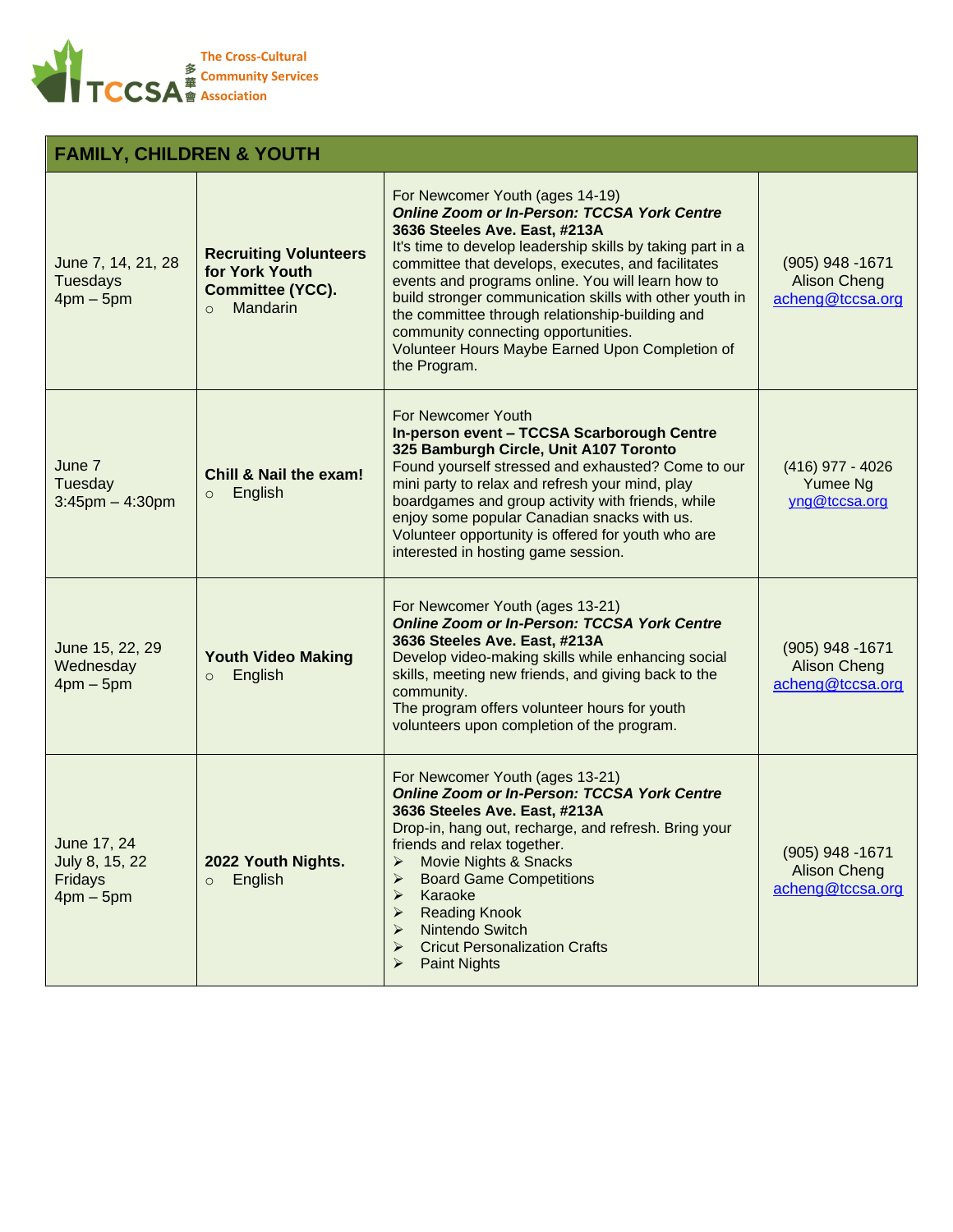

## **Association** 多華會 **2022 年六月份活动**

| 安居服务            |                                                  |                              | 耆老活動                                                                                                                                      |                      | 家庭、兒童、青少年活动                 |                               |                          |                                                               | 英、法语会话                             |                                                           |
|-----------------|--------------------------------------------------|------------------------------|-------------------------------------------------------------------------------------------------------------------------------------------|----------------------|-----------------------------|-------------------------------|--------------------------|---------------------------------------------------------------|------------------------------------|-----------------------------------------------------------|
|                 | $MONDAY -$                                       |                              | TUESDAY =                                                                                                                                 |                      |                             | WEDNESDAY $\equiv$            |                          | <b>THURSDAY 四</b>                                             |                                    | <b>FRIDAY 五</b>                                           |
| www.tccsa.on.ca |                                                  |                              | 1                                                                                                                                         |                      |                             | $\overline{2}$<br>$\bullet$   | 食遍全世界<br>3:30pm - 4:30pm | 3<br>$\bullet$                                                | 新移民耆老英语角<br>$4pm-5pm$              |                                                           |
| 6<br>13         | 常青聚乐部<br>$10am - 11am$<br>加拿大长者居所介绍<br>$3pm-4pm$ | $\bullet$<br>$\bullet$<br>14 | 长者科技吧<br>$10am - 11:30am$<br>如何申请入籍 2pm<br>放鬆一 chill, 考試摘<br>星好 easy!<br>$3:45$ pm $-4:30$ pm<br>多华会青少年委员会<br>2022 春季会员招募计<br>划 4pm - 5pm | 8<br>$\bullet$<br>15 | 退休金 (CPP)                   | $10:30$ am $-12$ pm           | 9<br>$\bullet$<br>16     | 夏季英文会话训练营<br>$11am - 12pm$<br>政府服务介绍<br>$1:30$ pm $- 2:30$ pm | 10<br>$\bullet$<br>$\bullet$<br>17 | 加拿大入籍申请须知<br>$10:30$ am $-12$ pm<br>新移民耆老英语角<br>$4pm-5pm$ |
|                 |                                                  |                              |                                                                                                                                           |                      |                             |                               |                          |                                                               |                                    |                                                           |
|                 | 常青聚乐部<br>$10am - 11am$                           | $\bullet$                    | 安省家庭婚姻法和离<br>婚法 2pm - 3:30pm                                                                                                              | $\bullet$            | $10am - 11am$               | 安大略省垂钓指南                      | $\bullet$                | 夏季英文会话训练营<br>$11am - 12pm$                                    | $\bullet$                          | 2022 青少年之夜<br>$4pm-5pm$                                   |
|                 | 一起烹饪吧!<br>$1pm - 2pm$                            |                              | 一起烹饪吧!<br>$1pm-2pm$                                                                                                                       |                      |                             | 基本銀行常用英語指<br>南 $3pm - 4pm$    |                          | 申请更换枫叶卡和成<br>为加拿大公民<br>$1:30$ pm $- 2:30$ pm                  | $\bullet$                          | 新移民耆老英语角<br>$4pm-5pm$                                     |
|                 |                                                  |                              | 多华会青少年委员会<br>2022 春季会员招募<br>计划 4pm - 5pm                                                                                                  |                      | $4 \text{pm} - 5 \text{pm}$ | 视频制作教学工坊                      |                          | 保护长者讲座<br>$2pm-4pm$                                           |                                    |                                                           |
| 20              |                                                  | 21                           |                                                                                                                                           | 22                   |                             |                               | 23                       |                                                               | 24                                 |                                                           |
|                 | 常青聚乐部<br>$10am - 11am$                           | $\bullet$                    | 一起烹饪吧!<br>$1pm-2pm$                                                                                                                       | $\bullet$            |                             | 你好, 美丽的万锦<br>市! 10am - 11am   | $\bullet$                | WeTogether<br>$10:30$ am $-12$ pm                             | $\bullet$                          | 微软办公软件使用培<br>训 中级 1:30-2:30pm                             |
|                 | 一起烹饪吧!<br>$1pm - 2pm$                            |                              | 微软办公软件使用培<br>训 中级 1:30-2:30pm                                                                                                             |                      |                             | 微软办公软件使用培<br>训 中级 1:30-2:30pm | $\bullet$                | 夏季英文会话训练营<br>$11am - 12pm$                                    | $\bullet$                          | 2022 青少年之夜<br>$4 \text{pm} - 5 \text{pm}$                 |
|                 | 微软办公软件使用培<br>训 中级 1:30-2:30pm                    |                              | 长者科技小技巧<br>$2pm-3pm$                                                                                                                      | $\bullet$            | 低收入福利<br>$2pm-4pm$          |                               | $\bullet$                | 微软办公软件使用培<br>训 中级 1:30-2:30pm                                 |                                    |                                                           |
|                 |                                                  | $\bullet$                    | 多华会青少年委员会<br>2022 春季会员招募<br>计划 4pm - 5pm                                                                                                  | $\bullet$            | $4pm-5pm$                   | 视频制作教学工坊                      | $\bullet$                | 小生意创业须知<br>$2:30$ pm $-4$ pm                                  |                                    |                                                           |
| 27              |                                                  | 28                           |                                                                                                                                           | 29                   |                             |                               | 30                       |                                                               |                                    |                                                           |
| $\bullet$       | 常青聚乐部<br>$10am - 11am$                           | $\bullet$                    | 微软办公软件使用培<br>训 中级 1:30-2:30pm                                                                                                             | $\bullet$            |                             | 微软办公软件使用培<br>训 中级 1:30-2:30pm | $\bullet$                | WeTogether<br>$10:30am - 12pm$                                |                                    |                                                           |
|                 | 一起烹饪吧!<br>$1pm - 2pm$                            |                              | 多华会青少年委员会                                                                                                                                 | $\bullet$            |                             | 小学课堂教学软件先<br>修班 3pm - 4pm     | $\bullet$                | 夏季英文会话训练营<br>$11am - 12pm$                                    |                                    |                                                           |
| $\bullet$       | 微软办公软件使用培<br>训 中级 1:30-2:30pm                    |                              | 2022 春季会员招募<br>计划 4pm - 5pm                                                                                                               |                      | $4pm-5pm$                   | 视频制作教学工坊                      | $\bullet$                | 加国长者福利<br>$2pm-4pm$                                           |                                    |                                                           |
| $\bullet$       | 加拿大國慶美食製作<br>工作坊 3:30 - 4:30pm                   |                              |                                                                                                                                           |                      |                             |                               |                          |                                                               |                                    |                                                           |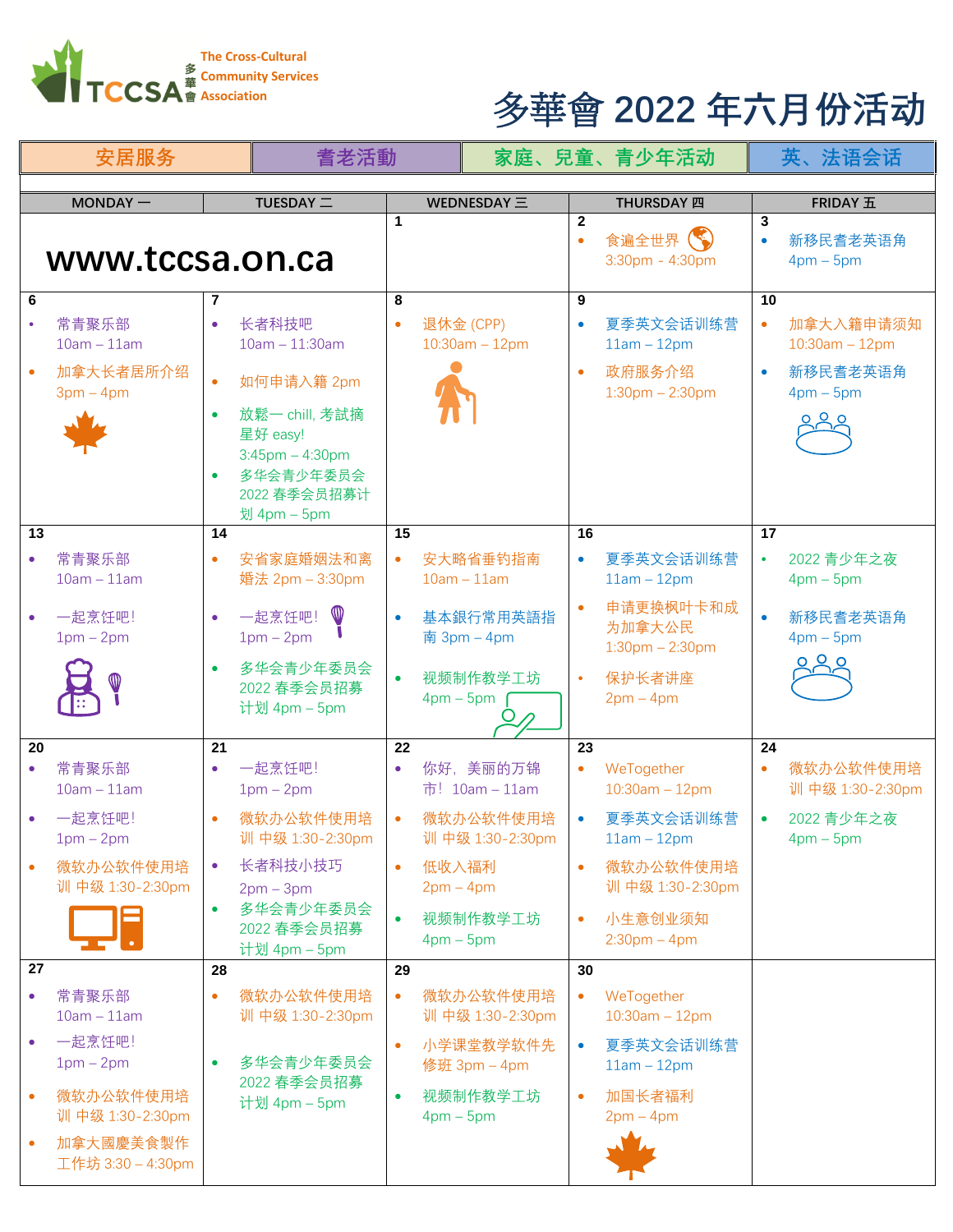

| 活动说明                                    | 報名查詢                  |                                                                                                                                                                        |                                                                                      |  |  |  |
|-----------------------------------------|-----------------------|------------------------------------------------------------------------------------------------------------------------------------------------------------------------|--------------------------------------------------------------------------------------|--|--|--|
| 安居服务                                    |                       |                                                                                                                                                                        |                                                                                      |  |  |  |
| 6月2日<br>星期四<br>$3:30 - 4:30$ pm         | 食遍全世界<br>英语           | 放眼世界, 在遊戲之中探索不同國家的文化,<br>同時品嚐各個地方標誌性的小吃, 就像一次環遊世<br>界的旅行! 歡迎新移民家庭及青少年參加                                                                                                | (416) 977 - 4026<br>Yumee Ng<br>yng@tccsa.org                                        |  |  |  |
| 6月6日<br>星期一<br>$3pm - 4pm$              | 加拿大长者居所介绍<br>国语       | 长者居所类别介绍<br>老人房 及 护理院 申请方式<br>社区医疗护理资源<br>$\bullet$<br>家居长者服务助理;其他长者独居协助信息<br>$\bullet$                                                                                | (416) 502-9500<br><b>Michelle Lin</b><br>mlin@tccsa.org                              |  |  |  |
| 6月7日<br>星期二<br>2:00 <sub>pm</sub>       | 如何申请入籍<br>国语          | 入籍申请的条件;需要提供的材料<br>$\bullet$<br>如何填写申请表;如何查询申请进度<br>$\bullet$<br>如何准备入籍考试; 问题与解答<br>$\bullet$                                                                          | $(905)$ 615 - 9500<br><b>Yoshie Ikebe</b><br>yikebe@tccsa.org                        |  |  |  |
| 6月8日<br>星期三<br>$10:30am - 12pm$         | 退休金 (CPP)<br>粵语       | 提前申请退休金的最新政策要求 (60-65 岁)<br>$\bullet$<br>推迟退休金的相关激励政策 (65-70岁)<br>$\bullet$<br>退休金供款的改革 (60-70岁)<br>$\bullet$                                                          | (905) 948 -1671<br><b>Sandy Liu</b><br>sliu@tccsa.org<br><b>WeChat: TCCSAISAP</b>    |  |  |  |
| 6月9日<br>星期四<br>$10:30$ am $- 11:30$ am  | 政府服务介绍<br>国语          | 加拿大移民、难民和公民部 (简称 IRCC)<br>> IRCC 的服务范围<br>新移民向 IRCC 递交的常见申请和申请人需要了<br>≻<br>解的各项步骤:更换枫叶卡、申请入籍、担保移<br>民等;在哪里可以获得正确的申请表?<br>$\blacktriangleright$<br>如何就申请事宜与审理中心保持有效的联系? | $(905)$ 615 - 9500<br><b>William Wang</b><br>wwang@tccsa.org<br>WeChat: tccsapc1     |  |  |  |
| 6月10日<br>星期五<br>$10:30$ am $- 11:30$ am | 加拿大入籍申请须知<br>国语       | 申请入籍的基本条件、居住时间计算<br>1.<br>网上递交入籍申请<br>2.<br>3.<br>在线入籍考试; 在线入籍宣誓仪式                                                                                                     | (905) 948 -1671<br>Sue Chan<br>schan@tccsa.org<br><b>WeChat: TCCSAISAP</b>           |  |  |  |
| 6月14日<br>星期二<br>$2pm - 3:30pm$          | 安省家庭婚姻法和离婚<br>法<br>国语 | 讲员: Jenny Quan (華越柬寮法律援助中心)<br>安省家庭法和离婚法的理解<br>婚姻、同居、分居和离婚的定义<br>分居协议书和离婚的法庭程序<br>$\bullet$<br>子女抚养费、监护权和探视权<br>配偶赡养费、家庭财产分配及债务分割<br>安省法律援助                            | $(416)$ 502 - 9500<br><b>Cindy Meng</b><br>cmeng@tccsa.org<br><b>WeChat: TCCSASC</b> |  |  |  |
| 6月15日<br>星期三<br>$10am - 11am$           | 安大略省垂钓指南<br>国语        | 可选择实体或在线参加: 多华会约克区中心<br>3636 Steeles Ave. East, Unit 213A<br>• 学习如何购买垂钓许可证<br>• 了解安大略省垂钓的好去处<br>•探索海洋鱼类多样性<br>• 本活动设有中文翻译                                              | $(905)$ 948 -1671<br>Rizette Catarroja<br>rcatarroja@tccsa.org                       |  |  |  |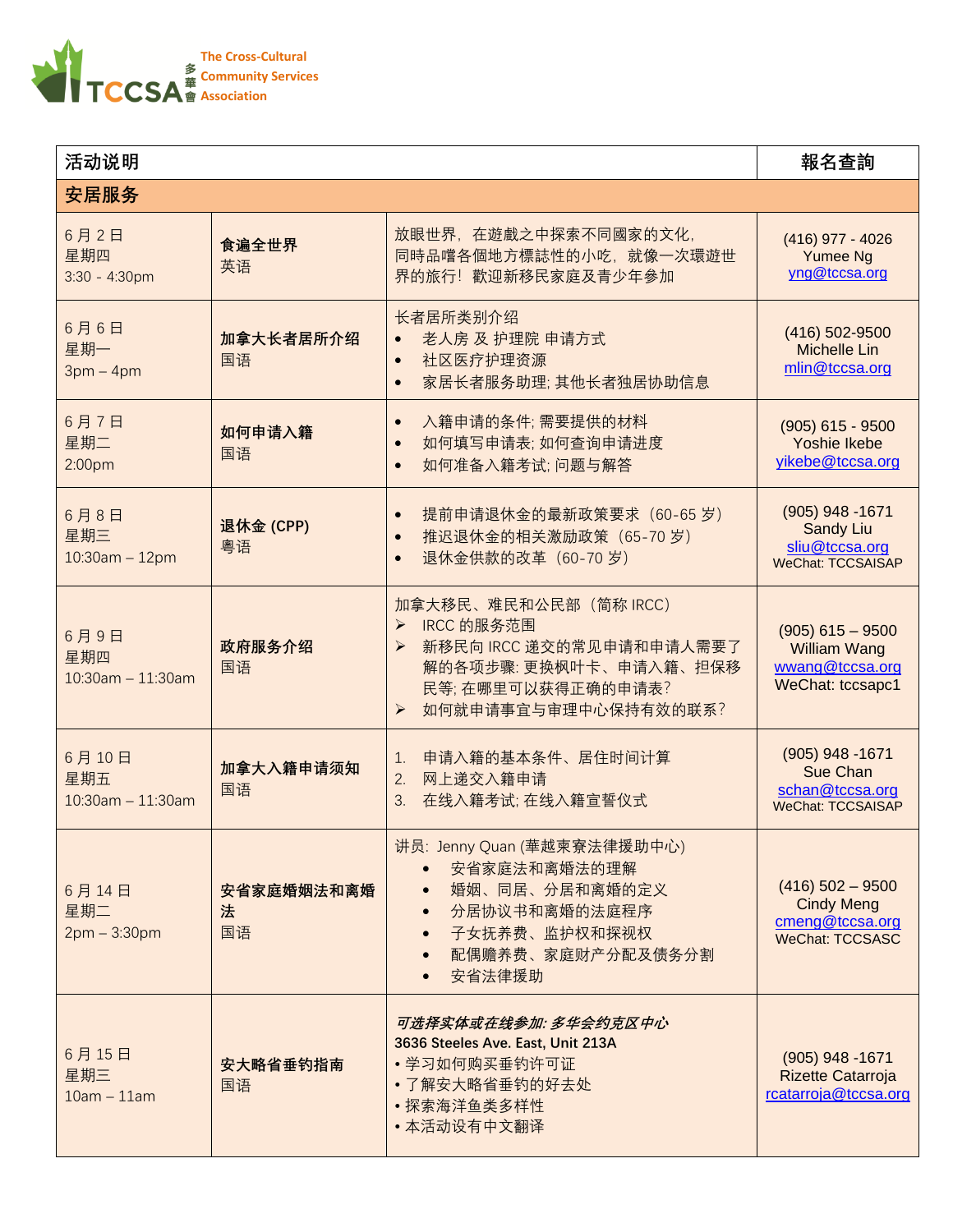

| 活动说明                                       |                              |                                                                                                                                                                                                                                                                | 報名查詢                                                                                 |
|--------------------------------------------|------------------------------|----------------------------------------------------------------------------------------------------------------------------------------------------------------------------------------------------------------------------------------------------------------|--------------------------------------------------------------------------------------|
| 安居服务                                       |                              |                                                                                                                                                                                                                                                                |                                                                                      |
| 6月16日<br>星期四<br>$1:30$ pm $- 2:30$ pm      | 申请更换枫叶卡和成<br>为加拿大公民<br>国语    | 有关规定的更新<br>申请更换枫叶卡和成为加拿大公民:<br>$\blacktriangleright$<br>完整申请步骤回顾; 如何查询申请审理状态; 请求加<br>➤<br>快审理的条件和方法<br>"永久居民旅行证" 和枫叶卡的关系<br>$\blacktriangleright$<br>COVID-19 疫情对申请入籍的影响<br>$\bullet$                                                                          | $(905)$ 615 - 9500<br><b>William Wang</b><br>wwang@tccsa.org<br>WeChat: tccsapc1     |
| 6月16日<br>星期四<br>$2pm-4pm$                  | 保护长者讲座<br>国语                 | 了解如何提供帮助;禁止虐待迹象<br>$\bullet$<br>如何积极处理受虐待问<br>$\bullet$<br>被虐待中老人的权力保護長者錦囊<br>$\bullet$<br>有關社區資源及服務<br>$\bullet$                                                                                                                                              | (416) 977-4026<br><b>Baiyang Sun</b><br>bsun@tccsa.org<br><b>WeChat: TCCSASC</b>     |
| 6月20-29日<br>星期一至三<br>$1:30$ pm $- 2:30$ pm | 微软办公软件使用培<br>训 - 中级<br>国语    | 课程帮助您在初级培训后进一步提高微软办公软件使用<br>技巧。完成此培训,您对微软办公软件的熟练程度和技<br>术水平都将得到提高。                                                                                                                                                                                             | $(905)$ 948 -1671<br>Sue Chan<br>schan@tccsa.org<br>WeChat: TCCSAISAP                |
| 6月22日<br>星期三<br>$2pm-4pm$                  | 低收入福利<br>国语                  | 多伦多地税免增和水费抵扣;多伦多康乐活动补贴<br>安省电费补贴; 安省药物福利<br>$\bullet$<br>安省老人免费牙齿护理及低收入家庭儿童牙医福利<br>$\bullet$                                                                                                                                                                   | $(416)$ 977 - 4026<br>Lisa Zhang<br>Lzhang@tccsa.org<br><b>WeChat: TCCSATC</b>       |
| 6月23日<br>星期四<br>$10:30$ am - 12pm          | WeTogether                   | 講員: ACCES Employment 代表<br>您是否正面临挑战, 寻求安居, 就业, 和教育方面的协<br>助? 在寻求帮助和支持的过程中, 您是否遇到了困难和<br>压力?<br>如何应对不同类型的面试并取得成功<br>$\bullet$<br>线上求职技巧<br>$\bullet$<br>职场沟通技巧 (一,二)<br>$\bullet$                                                                               | (905) 948-1671<br>ctsau@tccsa.org<br><b>WeChat: TCCSAISAP</b>                        |
| 6月23日<br>星期四<br>$2:30$ pm – 4pm            | 小生意创业须知<br>国语                | 讲员: 沈浩-加拿大资深院士 (特许注册会计师)<br>专业会计师的详细讲解,了解更多创业的有关资讯。在安省<br>创业需有哪些财税知识? 在日常记账和报税时需要注意哪<br>些方面?<br>小生意的几种基本形式及各自的优缺点比较<br>➤<br>在安省注册小生意的基本步骤<br>➤<br>安省小生意的相关牌照及税务账号的设立<br>$\blacktriangleright$<br>基本的记账常识,收入和支出<br>$\blacktriangleright$<br>小生意报税技巧及可抵扣的费用<br>➤ | $(416)$ 502 - 9500<br><b>Cindy Meng</b><br>cmeng@tccsa.org<br><b>WeChat: TCCSASC</b> |
| 6月27日<br>星期一<br>$3:30$ pm $-4:30$ pm       | 加拿大國慶美食製作<br>工作坊<br>英语/国粤语翻译 | 參加工作坊, 學習製作本地傳統美食,<br>一同慶祝加拿大國慶,認識不同的文化。                                                                                                                                                                                                                       | $(416)$ 977 - 4026<br>Yumee Ng<br>yng@tccsa.org                                      |
| 6月29日<br>星期三<br>$3pm-4pm$                  | 小学课堂教学软件先<br>修班<br>国语        | 学生使用软件及账号概况及 Gmail 设置                                                                                                                                                                                                                                          | (416) 502-9500<br><b>Michelle Lin</b><br>mlin@tccsa.org                              |
| 6月30日<br>星期四<br>$2pm-4pm$                  | 加国长者福利<br>国语                 | 了解更多加拿大老年人福利:<br>老人金, 退休金, 最低收入补助金, 药物, 牙齿保健                                                                                                                                                                                                                   | (416) 977-4026<br><b>Baiyang Sun</b><br>bsun@tccsa.org<br><b>WeChat: TCCSASC</b>     |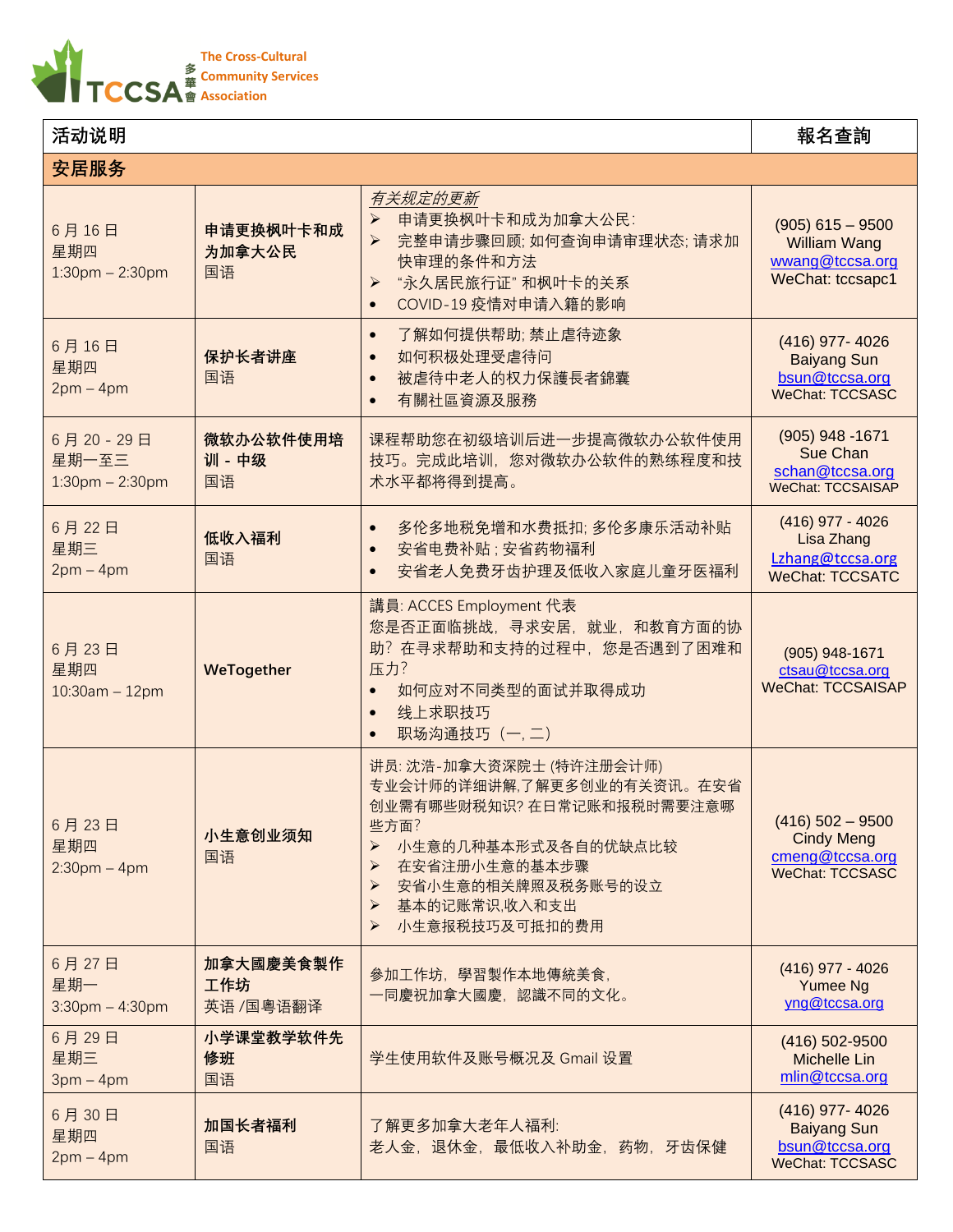

| 英语会话                                                |                         |                                                                                                                                                                                                               |                                                                                                   |
|-----------------------------------------------------|-------------------------|---------------------------------------------------------------------------------------------------------------------------------------------------------------------------------------------------------------|---------------------------------------------------------------------------------------------------|
| 4月22日起至<br>6月17日<br>逢星期五<br>$4pm-5pm$               | 新移民耆老英语角<br>英语          | 您想提高英语会话能力吗?您是否有兴趣与社区建立<br>更多交流联系?快来加入我们有趣的新移民耆老英语<br>角每周一次, 让我们一起来练习各种日常生活用语,<br>包括:银行服务, 点餐, 寄信和包裹, 节日祝福等<br>等。                                                                                             | (905) 948 -1671<br><b>Charlie Tsau</b><br>ctsau@tccsa.org<br>WeChat:<br><b>TCCSAISAP</b>          |
| 6月9-30日<br>逢星期四<br>$11am - 12pm$                    | 夏季英文会话训练营<br>英语         | 新移民老年人<br>可选择实体或在线参加: 多华会约克区中心<br>3636 Steeles Ave. East, Unit 213A<br>进一步了解加拿大夏季生活方式<br>提升英文会话及写作能力<br>本活动设有中文翻译                                                                                             | $(905)$ 948 -1671<br>Rizette Catarroja<br>rcatarroja@tccsa.org                                    |
| 6月15日<br>星期三<br>$3pm-4pm$                           | 基本銀行常用英語指南<br>英语 / 中文翻译 | 剛到加拿大? 適應新生活, 管理財務是首要的。<br>加入我們的工作坊,了解基本的銀行服務資訊:<br>學習基本的英語術語, 以應付日常的基本需要                                                                                                                                     | (416) 977 - 4026<br>Yumee Ng<br>yng@tccsa.org                                                     |
| 耆老活動                                                |                         |                                                                                                                                                                                                               |                                                                                                   |
| 4月4日起至<br>2023年2月27日<br>逢星期一<br>$10am - 11am$       | 常青聚乐部<br>国语             | 新移民长者參加<br>开心星期一! 欢迎参加每周一活动, 内容丰富! 锻炼<br>身体,发挥才能,了解各种社会资源,认识新朋友!                                                                                                                                              | (416) 977-4026<br>(416) 502-9500                                                                  |
| 5月17日起至<br>8月23日<br>每月第三个星期二<br>$2pm-3pm$           | 长者科技小技巧<br>国语           | 实体活動 - 多华会皮尔中心:<br>UNIT 2, 720 Burnhamthorpe Road, W, Mississauga                                                                                                                                             | $(905)$ 615 - 9500<br>Yoshie Ikebe<br>yikebe@tccsa.org                                            |
| 5月31日及<br>6月7日<br>星期二<br>10am - 11:30am             | 长者科技吧<br>国语             | 可选择实体或在线参加: 多华会约克区中心<br>3636 Steeles Ave. East, Unit 213A<br>在加拿大,随着数字化科技程度不断提高,智能手机已<br>成为大多数想要与他人保持联系并从外部获取信息或服<br>务的人的必备设备。该活动将教授老年人一些基本技<br>能,包括如何设置智能手机, 以及如何使用智能手机管<br>理健康问题、发送电子邮件以及使用日历、警报和其他<br>应用程序 | (905) 948 -1671<br>Sisy Yao<br>syao@tccsa.org<br>WeChat:<br><b>TCCSAISAP.</b><br><b>TCCSASISY</b> |
| 6月13,14日<br>6月20,21日<br>6月27日<br>星期一、二<br>$1pm-2pm$ | 一起烹饪吧!<br>国语            | 可选择实体或在线参加: 多华会约克区中心<br>3636 Steeles Ave. East, Unit 213A<br>各位家庭厨师请注意! 您是否正在找寻新的食谱? 抑或<br>对于重复制作相同的菜肴感到疲倦?加入我们,一起学<br>习其他文化背景之下的新食谱。<br>*本活动只为到会面对面实地参加活动的人员提供食材<br>和厨具。参加人员需自备午餐                            | $(905)$ 948 -1671<br>Alison Cheng<br>acheng@tccsa.org<br>孙小姐<br>gsun@tccsa.org                    |
| 6月22日<br>星期三<br>$10am - 11am$                       | 你好,美丽的万锦市!<br>国语        | 活动地址: Milne Dam Conservation Park (8251<br>McCowan Rd, Markham, ON L3P 3J3)<br>加入我们,一起进行晨间漫步,练习正念减压法,并<br>与大自然再次亲密接触。<br>*参加人员需自行负担交通费用,集合地点将于报名<br>之后告知。                                                     | $(905)$ 948 -1671<br>Alison Cheng<br>acheng@tccsa.org<br>孙小姐<br>gsun@tccsa.org                    |